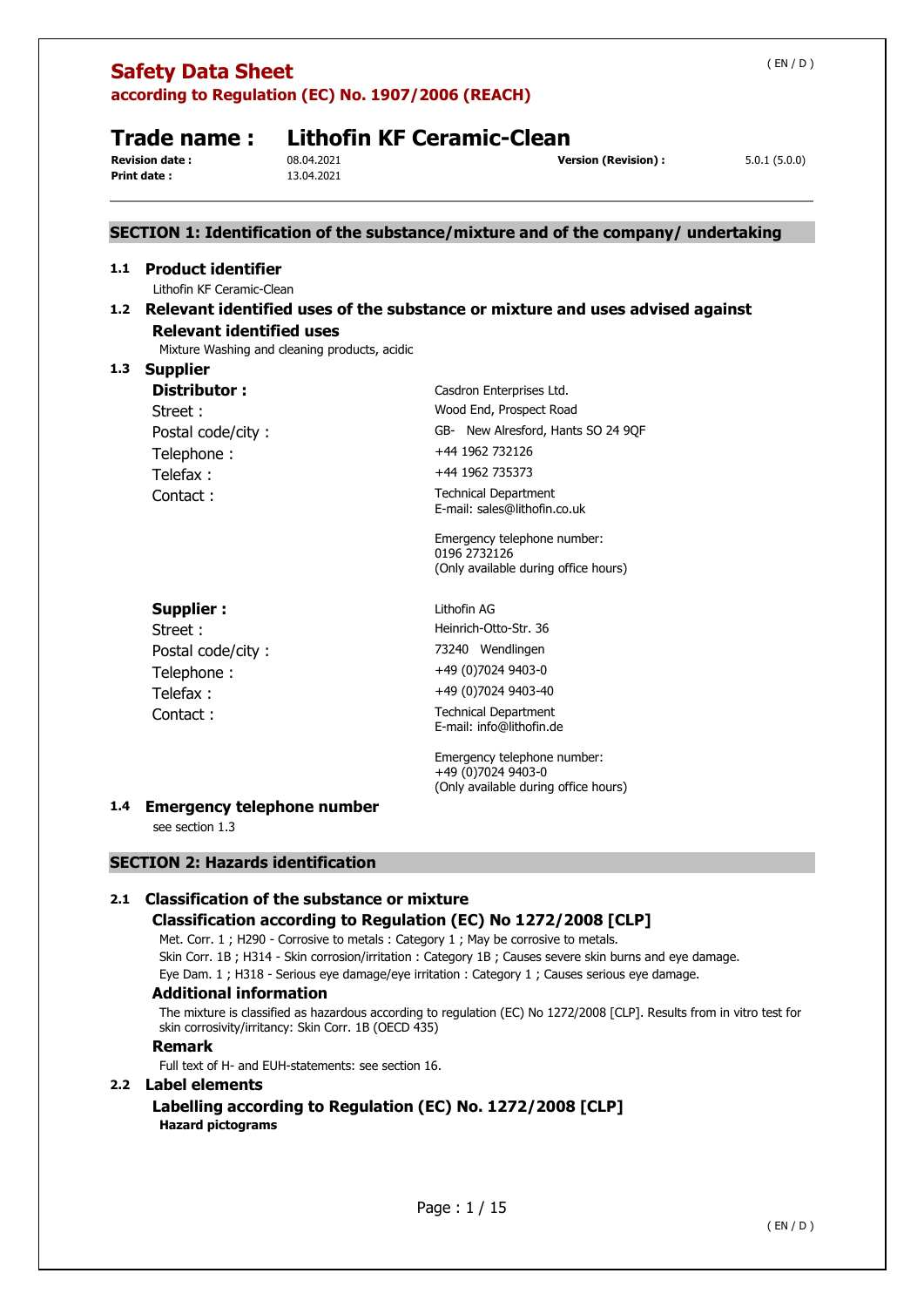|     | <b>Safety Data Sheet</b>                                                       | according to Regulation (EC) No. 1907/2006 (REACH)                                      |                                                                                                | (EN/D)       |
|-----|--------------------------------------------------------------------------------|-----------------------------------------------------------------------------------------|------------------------------------------------------------------------------------------------|--------------|
|     | Trade name :<br><b>Revision date:</b><br>Print date:                           | <b>Lithofin KF Ceramic-Clean</b><br>08.04.2021<br>13.04.2021                            | <b>Version (Revision):</b>                                                                     | 5.0.1(5.0.0) |
|     |                                                                                |                                                                                         |                                                                                                |              |
|     | Corrosion (GHS05)                                                              |                                                                                         |                                                                                                |              |
|     | <b>Signal word</b>                                                             |                                                                                         |                                                                                                |              |
|     | Danger                                                                         |                                                                                         |                                                                                                |              |
|     | <b>Hazard components for labelling</b><br>PHOSPHORIC ACID ; CAS No.: 7664-38-2 |                                                                                         |                                                                                                |              |
|     |                                                                                | Poly(oxy-1,2-ethanediyl).alpha.-tridecyl-.omega.-hydoxy-, branched; CAS No.: 69011-36-5 |                                                                                                |              |
|     | <b>Hazard statements</b>                                                       |                                                                                         |                                                                                                |              |
|     | H <sub>290</sub>                                                               | May be corrosive to metals.                                                             |                                                                                                |              |
|     | H314                                                                           | Causes severe skin burns and eye damage.                                                |                                                                                                |              |
|     | <b>Precautionary statements</b>                                                |                                                                                         |                                                                                                |              |
|     | P102                                                                           | Keep out of reach of children.                                                          |                                                                                                |              |
|     | P234                                                                           | Keep only in original packaging.                                                        |                                                                                                |              |
|     | P280                                                                           |                                                                                         | Wear protective gloves/protective clothing/eye protection/face protection.                     |              |
|     | P301+P330+P331                                                                 | IF SWALLOWED: rinse mouth. Do NOT induce vomiting.                                      |                                                                                                |              |
|     | P305+P351+P338                                                                 | and easy to do. Continue rinsing.                                                       | IF IN EYES: Rinse cautiously with water for several minutes. Remove contact lenses, if present |              |
|     | P405                                                                           | Store locked up.                                                                        |                                                                                                |              |
| 2.3 | <b>Other hazards</b>                                                           |                                                                                         |                                                                                                |              |
|     | None                                                                           |                                                                                         |                                                                                                |              |
| 2.4 | <b>Additional information</b>                                                  |                                                                                         |                                                                                                |              |
|     | see section 12.5                                                               |                                                                                         |                                                                                                |              |

## **SECTION 3: Composition/information on ingredients**

### **3.2 Mixtures**

### **Hazardous ingredients**

|                                                 | PHOSPHORIC ACID; REACH No.: 01-2119485924-24-xxxx; EC No.: 231-633-2; CAS No.: 7664-38-2                                                                       |
|-------------------------------------------------|----------------------------------------------------------------------------------------------------------------------------------------------------------------|
| Weight fraction:                                | $\geq$ 20 - < 25 %                                                                                                                                             |
|                                                 | Classification 1272/2008 [CLP]: Met. Corr. 1; H290 Skin Corr. 1B; H314 Eye Dam. 1; H318                                                                        |
| Specific Conc. Limits :                         | Eye Dam. 1; H318: C ≥ 25 % • Skin Corr. 1B; H314: C ≥ 25 % • Skin Corr. 1C;<br>H314: C ≥ 25 % • Eye Irrit. 2 ; H319: C ≥ 10 % • Skin Irrit. 2 ; H315: C ≥ 10 % |
|                                                 | PROPAN-2-OL; REACH No.: 01-2119457558-25-xxxx; EC No.: 200-661-7; CAS No.: 67-63-0                                                                             |
| Weight fraction:                                | $\geq 5 - < 10 \%$                                                                                                                                             |
|                                                 | Classification 1272/2008 [CLP] : Flam. Lig. 2 ; H225 Eye Irrit. 2 ; H319 STOT SE 3 ; H336                                                                      |
| 5.                                              | Poly(oxy-1,2-ethanediyl).alpha.-tridecyl-.omega.-hydoxy-, branched; REACH No.: Polymer; EC No.: -; CAS No.: 69011-36-                                          |
| Weight fraction:                                | $\geq 1 - 5\%$                                                                                                                                                 |
|                                                 | Classification 1272/2008 [CLP] : Eye Dam. 1 ; H318 Acute Tox. 4 ; H302                                                                                         |
| Specific Conc. Limits:                          | Eye Dam. 1 ; H318: $C \ge 10 \%$                                                                                                                               |
| 5.                                              | Poly(oxy-1,2-ethanediyl).alpha.-tridecyl-.omega.-hydoxy-, branched; REACH No.: Polymer; EC No.: -; CAS No.: 69011-36-                                          |
| $\geq 1 - 5\%$<br>Weight fraction:              |                                                                                                                                                                |
|                                                 | Classification 1272/2008 [CLP] : Eye Irrit. 2; H319 Aquatic Chronic 3; H412                                                                                    |
| Candidate List according to Article 59 of REACH | This mixture contains the following substances of very high concern (SVHC) which are included in the                                                           |
| None (below the concentration limit)            |                                                                                                                                                                |

**This mixture contains the following substances of very high concern (SVHC) which are subject to authorisation according to Annex XIV of REACH**

None (below the concentration limit)

**Additional information**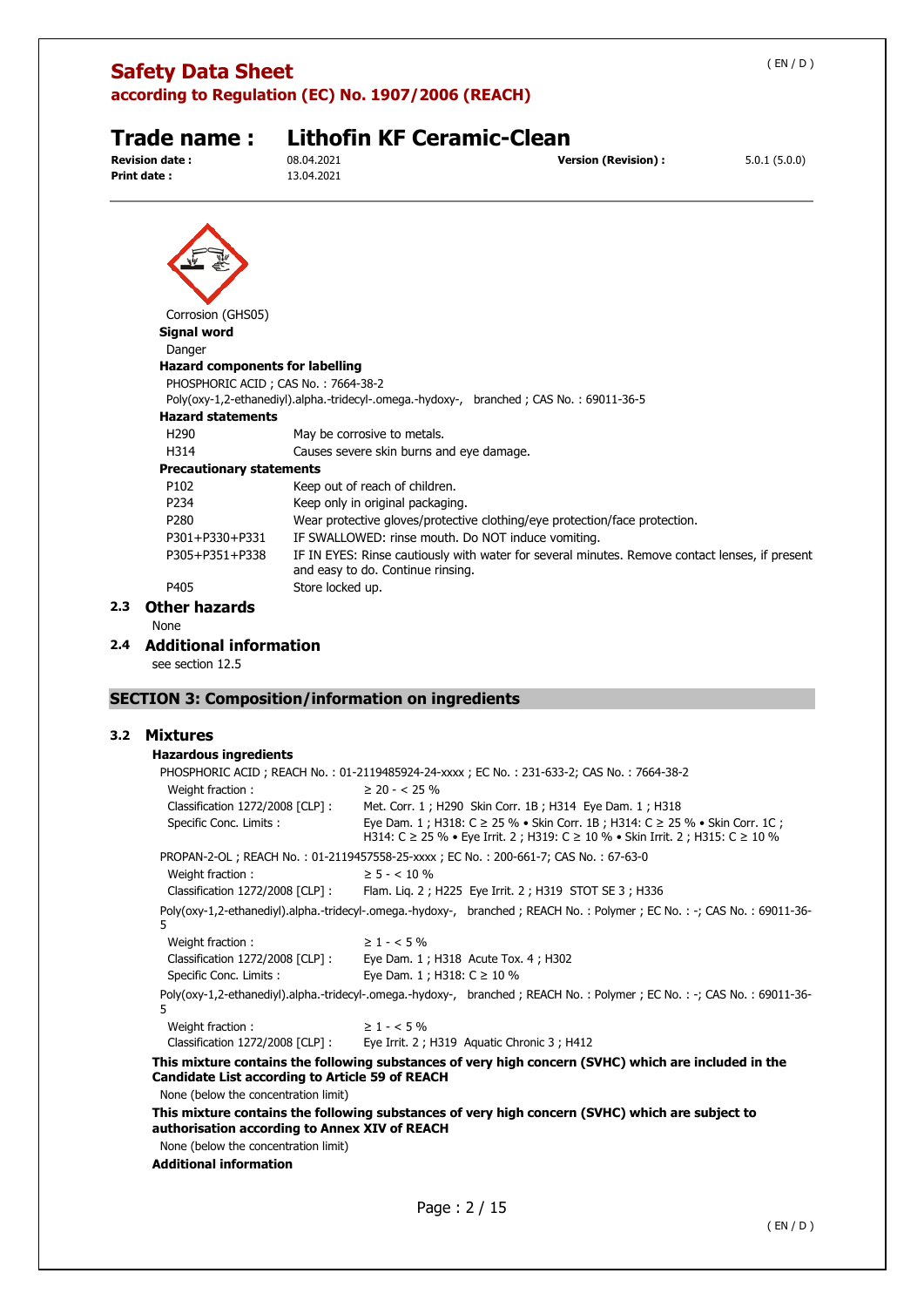## **Safety Data Sheet according to Regulation (EC) No. 1907/2006 (REACH)**

**Print date :** 13.04.2021

## **Trade name : Lithofin KF Ceramic-Clean**

**Revision date :** 08.04.2021 **Version (Revision) :** 5.0.1 (5.0.0)

All ingredients of this mixture are (pre)registered according to REACH regulation. Full text of H- and EUH-statements: see section 16.

### **SECTION 4: First aid measures**

### **4.1 Description of first aid measures**

### **General information**

When in doubt or if symptoms are observed, get medical advice. Never give anything by mouth to an unconscious person or a person with cramps. If unconscious place in recovery position and seek medical advice.

### **Following inhalation**

Remove casualty to fresh air and keep warm and at rest. If breathing is irregular or stopped, administer artificial respiration. In case of respiratory tract irritation, consult a physician.

### **In case of skin contact**

After contact with skin, wash immediately with plenty of water and soap. Immediately remove any contaminated clothing, shoes or stockings. Do not wash with: Cleaning agent, acidic Cleaning agent, alkaline Solvents/Thinner

### **After eye contact**

In case of contact with eyes flush immediately with plenty of flowing water for 10 to 15 minutes holding eyelids apart and consult an ophthalmologist. Protect uninjured eye.

### **After ingestion**

Call a physician immediately. Keep at rest. If accidentally swallowed rinse the mouth with plenty of water (only if the person is conscious) and obtain immediate medical attention. Do NOT induce vomiting.

### **Self-protection of the first aider**

First aider: Pay attention to self-protection!

### **4.2 Most important symptoms and effects, both acute and delayed**  No information available.

### **4.3 Indication of any immediate medical attention and special treatment needed Notes for the doctor**

Treat symptomatically.

### **Special treatment**

First Aid, decontamination, treatment of symptoms.

### **SECTION 5: Firefighting measures**

### **5.1 Extinguishing media**

### **Suitable extinguishing media**

Water spray jet ABC-powder Foam

### **Unsuitable extinguishing media**

Full water jet Strong water jet

### **5.2 Special hazards arising from the substance or mixture**

**Hazardous combustion products** 

Carbon monoxide Carbon dioxide (CO2)

### **5.3 Advice for firefighters**

Use suitable breathing apparatus.

### **Special protective equipment for firefighters**

Wear a self-contained breathing apparatus and chemical protective clothing.

### **5.4 Additional information**

Use water spray jet to protect personnel and to cool endangered containers. Do not allow run-off from fire-fighting to enter drains or water courses. Do not inhale explosion and combustion gases. The product itself does not burn. Coordinate fire-fighting measures to the fire surroundings.

### **SECTION 6: Accidental release measures**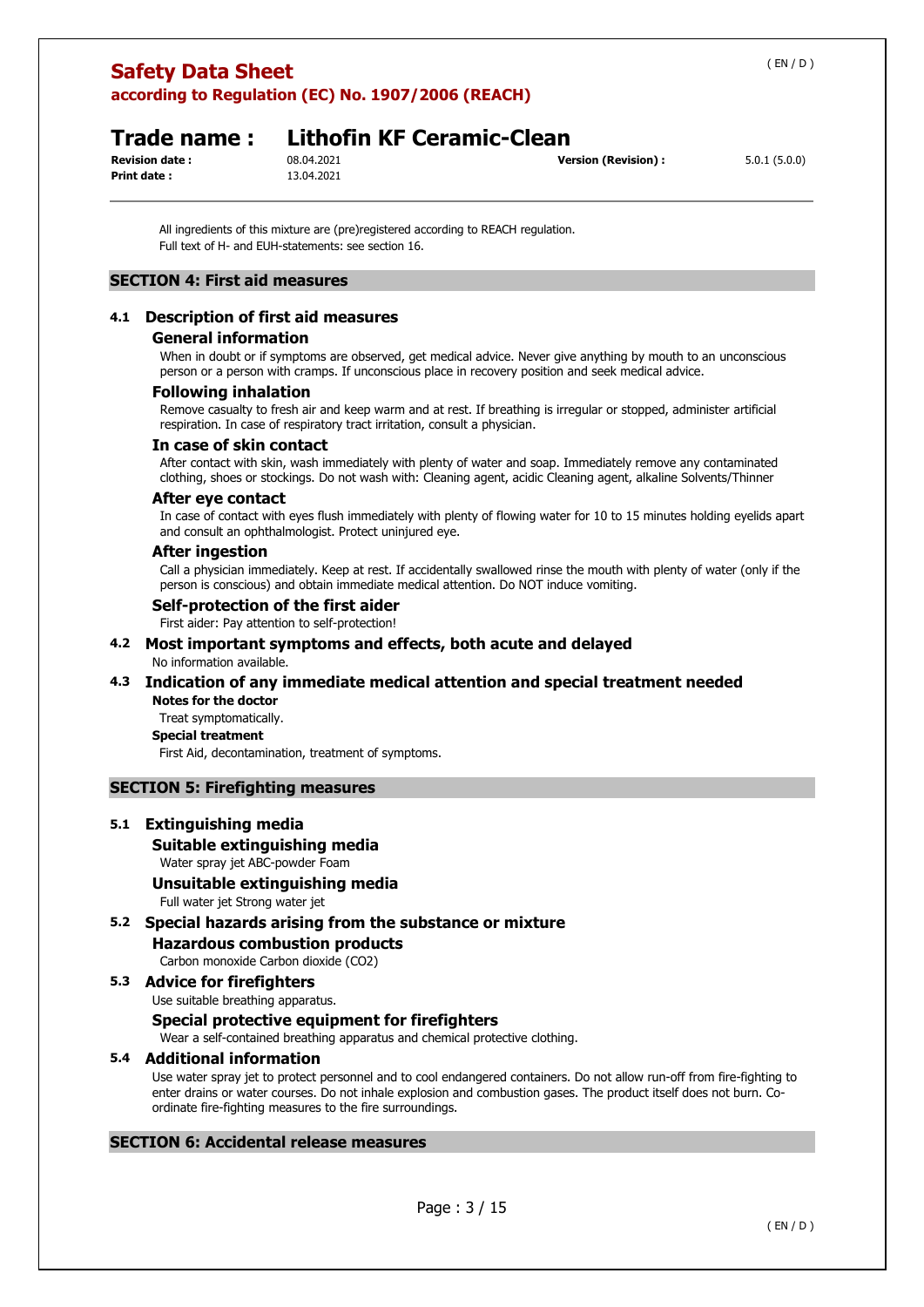# **Safety Data Sheet**

**according to Regulation (EC) No. 1907/2006 (REACH)** 

## **Trade name : Lithofin KF Ceramic-Clean**

**Print date :** 13.04.2021

**Revision date :** 08.04.2021 **Version (Revision) :** 5.0.1 (5.0.0)

### **6.1 Personal precautions, protective equipment and emergency procedures**

Wear personal protection equipment (refer to section 8). Provide adequate ventilation. Remove persons to safety.

### **6.2 Environmental precautions**

Do not allow to enter into soil/subsoil. Do not allow to enter into surface water or drains.

### **6.3 Methods and material for containment and cleaning up**

### **For cleaning up**

Suitable material for taking up: Universal binder

Clean contaminated articles and floor according to the environmental legislation. Retain contaminated washing water and dispose it. Dispose of waste according to applicable legislation.

### **Other information**

Clear spills immediately.

### **6.4 Reference to other sections**

Safe handling: see section 7 Personal protection equipment: see section 8 Disposal: see section 13

### **SECTION 7: Handling and storage**

### **7.1 Precautions for safe handling**

When using do not eat, drink, smoke, sniff.

### **Protective measures**

All work processes must always be designed so that the following is excluded: Inhalation of vapours or spray/mists Skin contact Eye contact Wear personal protection equipment (refer to section 8). Always close containers tightly after the removal of product. Do not breathe gas/fumes/vapour/spray. Use only in well-ventilated areas. If local exhaust ventilation is not possible or not sufficient, the entire working area must be ventilated by technical means. Technical measures and the application of suitable work processes have priority over personal protection equipment.

### **Measures to prevent fire**

The product is not: Flammable Usual measures for fire prevention.

**Fire class :** -

**Shake well before use** No

### **Advices on general occupational hygiene**

P362+P364 - Take off contaminated clothing and wash it before reuse.

### **7.2 Conditions for safe storage, including any incompatibilities**

### **Requirements for storage rooms and vessels**

Keep container tightly closed. Keep/Store only in original container. The floor should be leak tight, jointless and not absorbent. Ensure adequate ventilation of the storage area.

### **Hints on joint storage**

**Storage class (TRGS 510) :** 8A

**Recommended storage temperature** 5 - 25 °C

**Protect from frost** No

### **Further information on storage conditions**

Keep locked up and out of reach of children. Keep container tightly closed in a cool, well-ventilated place.

### **7.3 Specific end use(s)**

### **Recommendation**

Observe technical data sheet. Observe instructions for use.

### **SECTION 8: Exposure controls/personal protection**

### **8.1 Control parameters**

### **Occupational exposure limit values**

PHOSPHORIC ACID ; CAS No. : 7664-38-2 Limit value type (country of origin) : TRGS 900 ( D )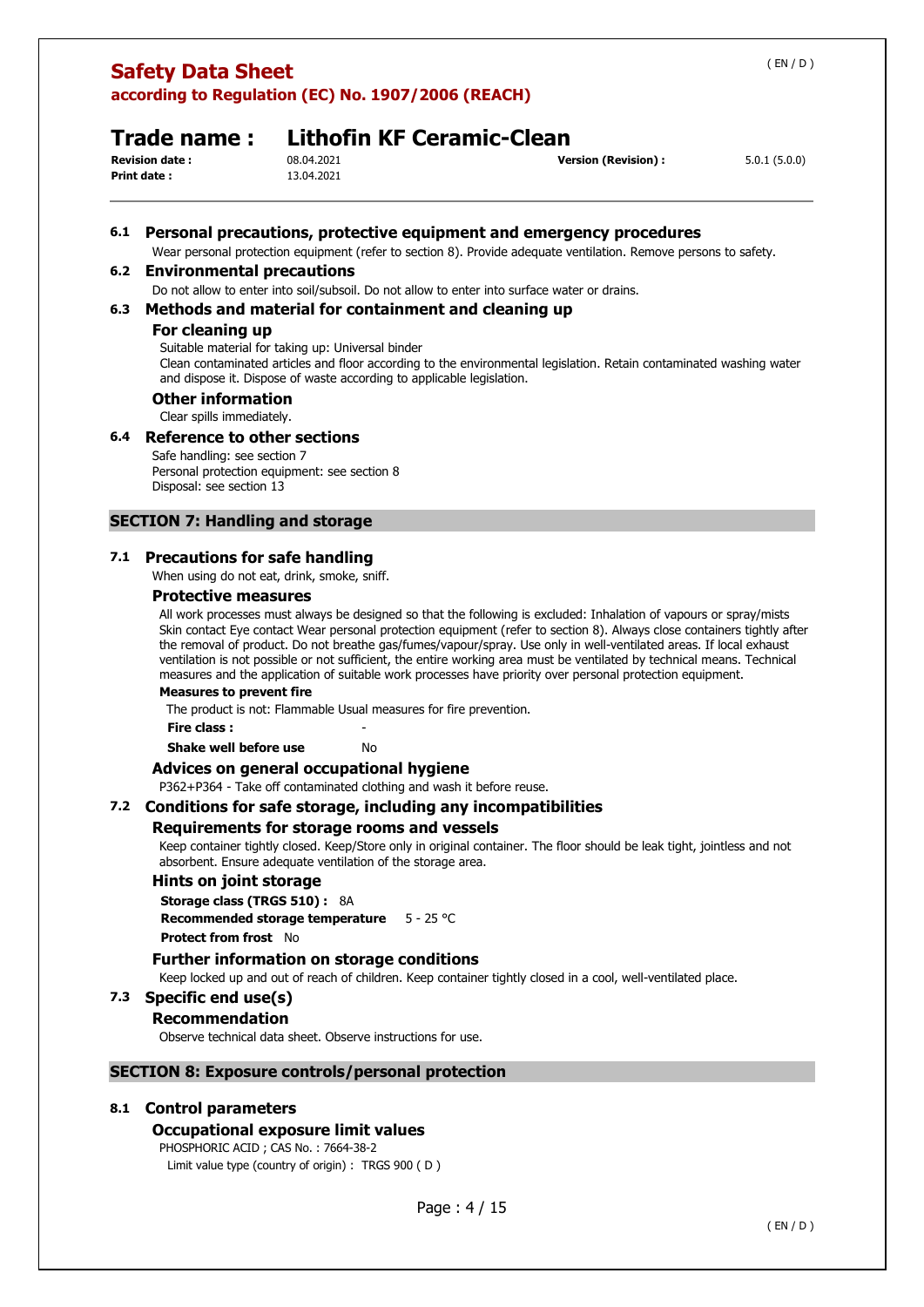| <b>Safety Data Sheet</b>                            |            |                                                             | (EN/D)       |
|-----------------------------------------------------|------------|-------------------------------------------------------------|--------------|
|                                                     |            | according to Regulation (EC) No. 1907/2006 (REACH)          |              |
| Trade name:                                         |            | <b>Lithofin KF Ceramic-Clean</b>                            |              |
| <b>Revision date:</b>                               | 08.04.2021 | <b>Version (Revision):</b>                                  | 5.0.1(5.0.0) |
| <b>Print date:</b>                                  | 13.04.2021 |                                                             |              |
| Parameter:                                          |            | E: inhalable fraction                                       |              |
| Limit value:                                        |            | 2 mg/m <sup>3</sup>                                         |              |
| Peak limitation:                                    |            | 2(I)                                                        |              |
| Remark:                                             |            | Y                                                           |              |
| Version:                                            |            | 27.10.2020                                                  |              |
| Limit value type (country of origin) : STEL (EC)    |            |                                                             |              |
| Limit value:<br>Version:                            |            | 2 mg/m <sup>3</sup><br>20.06.2019                           |              |
| Limit value type (country of origin) : TWA (EC)     |            |                                                             |              |
| Limit value:<br>Version:                            |            | 1 mg/m <sup>3</sup><br>20.06.2019                           |              |
| PROPAN-2-OL; CAS No.: 67-63-0                       |            |                                                             |              |
| Limit value type (country of origin) : TRGS 900 (D) |            |                                                             |              |
| Limit value:                                        |            | 200 ppm / $500 \text{ mg/m}^3$                              |              |
| Peak limitation:                                    |            | 2(II)                                                       |              |
| Remark:                                             |            | Y                                                           |              |
| Version:                                            |            | 27.10.2020                                                  |              |
|                                                     |            |                                                             |              |
| Limit value type (country of origin) : TRGS 903 (D) |            |                                                             |              |
| Parameter:<br>Limit value:                          |            | Acetone / Whole blood (B) / End of exposure or end of shift |              |
| Version:                                            |            | $25 \text{ mg/l}$<br>13.03.2020                             |              |
|                                                     |            |                                                             |              |
| Limit value type (country of origin) : TRGS 903 (D) |            |                                                             |              |
| Parameter:                                          |            | Acetone / Urine (U) / End of exposure or end of shift       |              |
| Limit value:<br>Version:                            |            | 25 mg/l<br>13.03.2020                                       |              |
|                                                     |            |                                                             |              |
| <b>DNEL-/PNEC-values</b>                            |            |                                                             |              |
| <b>DNEL/DMEL</b>                                    |            |                                                             |              |
| PHOSPHORIC ACID; CAS No.: 7664-38-2                 |            |                                                             |              |
| Limit value type :                                  |            | DNEL Consumer (local)                                       |              |
| Exposure route:                                     |            | Inhalation                                                  |              |
| Exposure frequency:                                 |            | Long-term<br>$0.73$ mg/m <sup>3</sup>                       |              |
| Limit value:                                        |            | DNEL worker (local)                                         |              |
| Limit value type :<br>Exposure route :              |            | Inhalation                                                  |              |
| Exposure frequency:                                 |            | Long-term                                                   |              |
| Limit value :                                       |            | 2,92 mg/m <sup>3</sup>                                      |              |
| PROPAN-2-OL; CAS No.: 67-63-0                       |            |                                                             |              |
| Limit value type :                                  |            | DNEL Consumer (systemic)                                    |              |
| Exposure route :                                    |            | Dermal                                                      |              |
| Exposure frequency:                                 |            | Long-term                                                   |              |
| Limit value :                                       |            | 319 mg/kg/d                                                 |              |
| Limit value type :                                  |            | DNEL Consumer (systemic)                                    |              |
| Exposure route:                                     |            | Inhalation                                                  |              |
| Exposure frequency:                                 |            | Long-term                                                   |              |
| Limit value :                                       |            | 89 mg/m $3$                                                 |              |
| Limit value type :                                  |            | DNEL Consumer (systemic)                                    |              |
| Exposure route :                                    |            | Oral                                                        |              |
| Exposure frequency:                                 |            | Long-term                                                   |              |
| Limit value :                                       |            | 26 mg/kg/d                                                  |              |
| Limit value type :                                  |            | DNEL worker (systemic)                                      |              |
| Exposure route :                                    |            | Dermal                                                      |              |
| Exposure frequency:                                 |            | Long-term                                                   |              |
| Limit value :                                       |            | 888 mg/kg/d                                                 |              |
| Limit value type :                                  |            | DNEL worker (systemic)                                      |              |
| Exposure route :                                    |            | Inhalation                                                  |              |
| Exposure frequency:                                 |            | Long-term                                                   |              |
| Limit value :                                       |            | 500 mg/m $3$                                                |              |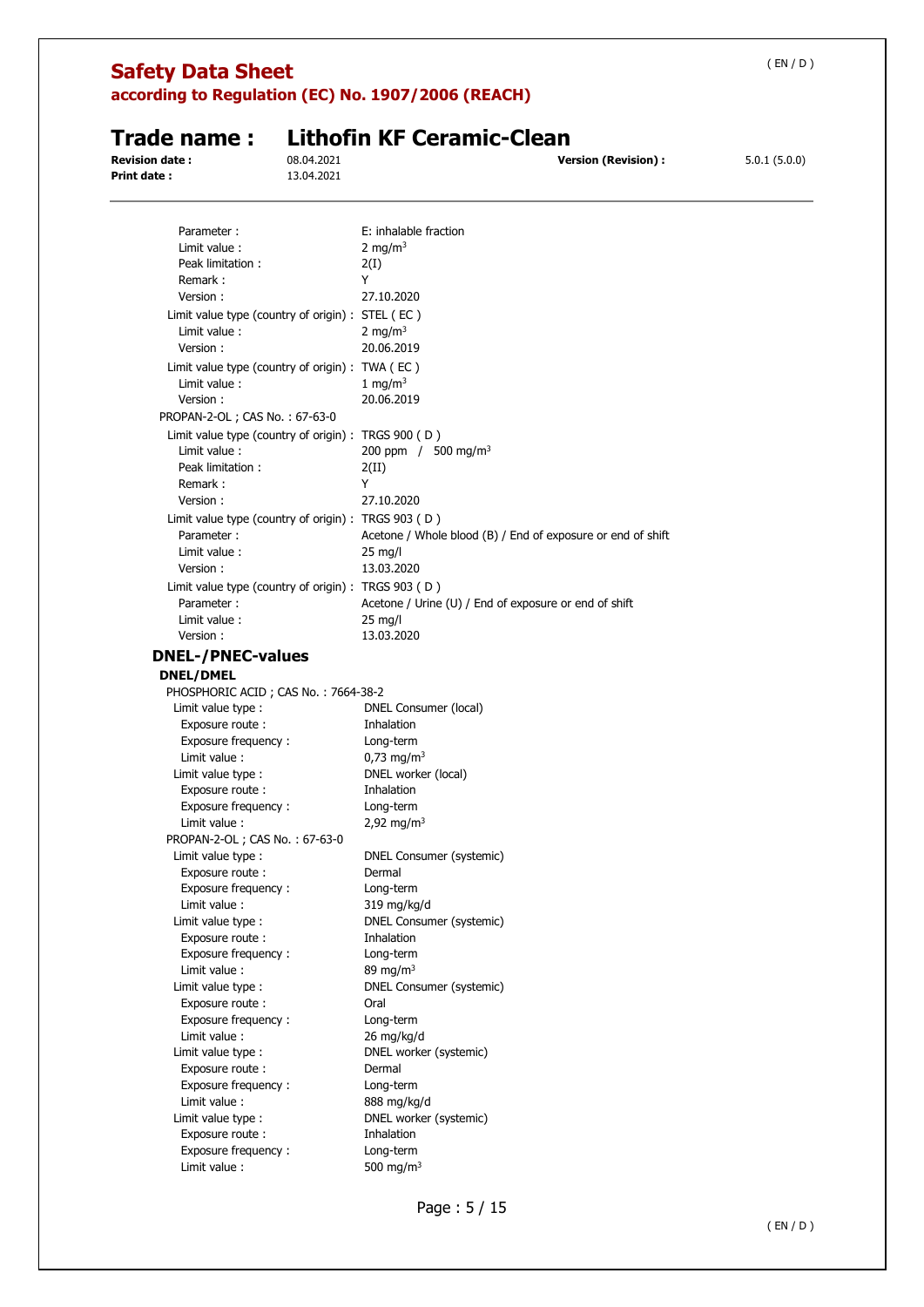| <b>Safety Data Sheet</b>             |                                                                                         | (EN/D)                                     |
|--------------------------------------|-----------------------------------------------------------------------------------------|--------------------------------------------|
|                                      | according to Regulation (EC) No. 1907/2006 (REACH)                                      |                                            |
| Trade name:                          | <b>Lithofin KF Ceramic-Clean</b>                                                        |                                            |
| <b>Revision date:</b><br>Print date: | 08.04.2021<br>13.04.2021                                                                | 5.0.1(5.0.0)<br><b>Version (Revision):</b> |
|                                      |                                                                                         |                                            |
|                                      | Poly(oxy-1,2-ethanediyl).alpha.-tridecyl-.omega.-hydoxy-, branched; CAS No.: 69011-36-5 |                                            |
| Limit value type :                   | DNEL Consumer (systemic)                                                                |                                            |
| Exposure route :                     | Oral                                                                                    |                                            |
| Exposure frequency:                  | Long-term                                                                               |                                            |
| Limit value :                        | 25 mg/kg                                                                                |                                            |
| Limit value type :                   | DNEL Consumer (systemic)                                                                |                                            |
| Exposure route:                      | Dermal                                                                                  |                                            |
| Exposure frequency:                  | Long-term                                                                               |                                            |
| Limit value :                        | 1250 mg/kg                                                                              |                                            |
| Limit value type :                   | DNEL Consumer (systemic)                                                                |                                            |
| Exposure route:                      | Inhalation                                                                              |                                            |
| Exposure frequency:                  | Long-term                                                                               |                                            |
| Limit value :                        | 87 mg/m $3$                                                                             |                                            |
| Limit value type :                   | DNEL worker (systemic)                                                                  |                                            |
| Exposure route:                      | Dermal                                                                                  |                                            |
| Exposure frequency:                  | Long-term                                                                               |                                            |
| Limit value:                         | 2080 mg/kg                                                                              |                                            |
| Limit value type :                   | DNEL worker (systemic)                                                                  |                                            |
| Exposure route :                     | Inhalation                                                                              |                                            |
| Exposure frequency:                  | Long-term                                                                               |                                            |
| Limit value:                         | 294 mg/m <sup>3</sup>                                                                   |                                            |
| <b>PNEC</b>                          |                                                                                         |                                            |
| PROPAN-2-OL; CAS No.: 67-63-0        |                                                                                         |                                            |
| Limit value type :                   | PNEC (Aquatic, freshwater)                                                              |                                            |
| Limit value:                         | 140,9 mg/l                                                                              |                                            |
| Limit value type :                   | PNEC (Aquatic, intermittent release)                                                    |                                            |
| Limit value:                         | 140,9 mg/l                                                                              |                                            |
| Limit value type :                   | PNEC (Aquatic, marine water)                                                            |                                            |
| Limit value :                        | 140,9 mg/l                                                                              |                                            |
| Limit value type :                   | PNEC (Sediment, freshwater)                                                             |                                            |
| Limit value :                        | 552 mg/kg                                                                               |                                            |
| Limit value type :                   | PNEC (Sediment, marine water)                                                           |                                            |
| Limit value:                         | 552 mg/kg                                                                               |                                            |
| Limit value type :                   | PNEC (Secondary poisoning)                                                              |                                            |
| Limit value :                        | 160 mg/kg<br>PNEC (Sewage treatment plant)                                              |                                            |
| Limit value type :<br>Limit value :  | 2251 mg/l                                                                               |                                            |
|                                      | Poly(oxy-1,2-ethanediyl).alpha.-tridecyl-.omega.-hydoxy-, branched; CAS No.: 69011-36-5 |                                            |
| Limit value type:                    | PNEC (Aquatic, freshwater)                                                              |                                            |
| Limit value:                         | $0,074$ mg/l                                                                            |                                            |
| Limit value type :                   | PNEC (Aquatic, intermittent release)                                                    |                                            |
| Limit value :                        | $0,015 \text{ mg/l}$                                                                    |                                            |
| Limit value type :                   |                                                                                         |                                            |
| Limit value:                         | PNEC (Aquatic, marine water)<br>0,0074 mg/l                                             |                                            |
| Limit value type :                   | PNEC (Sediment, freshwater)                                                             |                                            |
|                                      |                                                                                         |                                            |
| Limit value:                         | 0,604 mg/kg<br>PNEC (Sediment, marine water)                                            |                                            |
| Limit value type :                   |                                                                                         |                                            |
| Limit value:<br>Limit value type :   | 0,0604 mg/kg<br>PNEC (Soil)                                                             |                                            |
| Limit value:                         | $0,1$ mg/kg                                                                             |                                            |
| Limit value type :                   | PNEC (Sewage treatment plant)                                                           |                                            |
| Limit value :                        | $1.4$ mg/l                                                                              |                                            |
|                                      |                                                                                         |                                            |

## **Appropriate engineering controls**

Ensure adequate ventilation of the storage area. Technical measures and the application of suitable work processes have priority over personal protection equipment.

## **Personal protection equipment**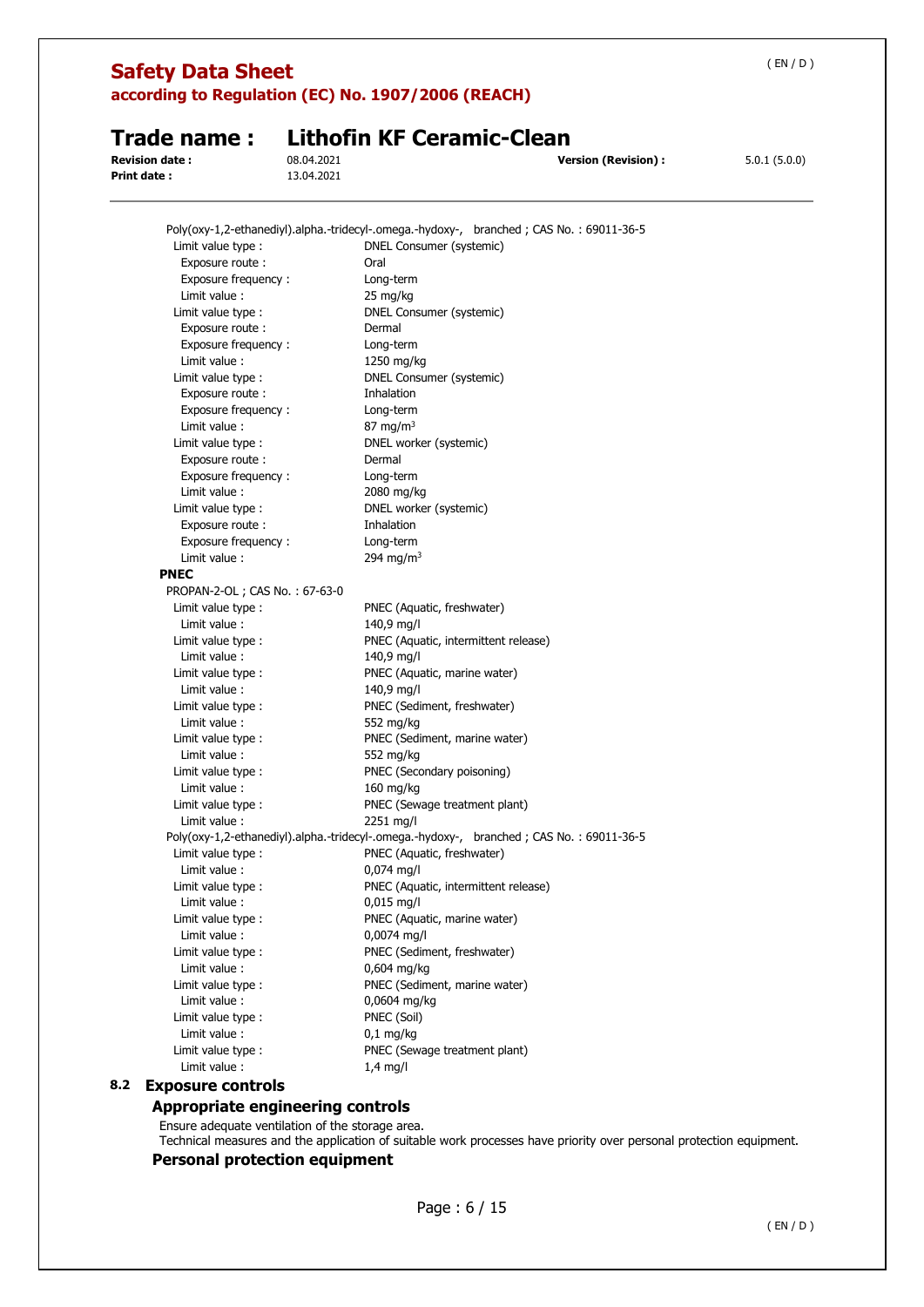## **Safety Data Sheet according to Regulation (EC) No. 1907/2006 (REACH)**

## **Trade name : Lithofin KF Ceramic-Clean**

**Print date :** 13.04.2021

**Revision date :** 08.04.2021 **Version (Revision) :** 5.0.1 (5.0.0)

### **Eye/face protection**

**Suitable eye protection** 

Eye glasses with side protection goggles **Required properties** 

DIN EN 166

### **Skin protection**

## **Hand protection**

**Suitable gloves type** : Gloves with long cuffs

**Suitable material** : NBR (Nitrile rubber), 0,4mm, >8h; Butyl caoutchouc, 0,5mm, >8h; FKM (fluoro rubber), 0,7mm, >8h;

**Recommended glove articles** : Manufacturer KCL GmbH/Eichenzell-Germany; Ansell/Yarra City-Australia Or comparable articles from other companies.

**Additional hand protection measures** : Check leak tightness/impermeability prior to use.

**Remark** : Breakthrough times and swelling properties of the material must be taken into consideration. The quality of the protective gloves resistant to chemicals must be chosen as a function of the specific working place concentration and quantity of hazardous substances. For special purposes, it is recommended to check the resistance to chemicals of the protective gloves mentioned above together with the supplier of these gloves. Barrier creams are not substitutes for body protection.

### **Body protection**

Protective clothing.

**Suitable protective clothing** : Chemical protection clothing Chemical resistant safety shoes

**Required properties** : acid-resistant.

Protective clothing. : DIN EN 13034 DIN EN 14605

Chemical resistant safety shoes : DIN EN ISO 20345

**Remark** : Barrier creams are not substitutes for body protection.

### **Respiratory protection**

Usually no personal respirative protection necessary. Respiratory protection necessary at: insufficient ventilation aerosol or mist formation. high concentrations spray application

### **Suitable respiratory protection apparatus**

Combination filtering device (EN 14387) Half-face mask (DIN EN 140) ABEK-P1

### **Remark**

Use only respiratory protection equipment with CE-symbol including four digit test number. Observe the wear time limits according GefStoffV in combination with the rules for using respiratory protection apparatus (BGR 190).

### **General information**

Minimum standard for preventive measures while handling with working materials are specified in the TRGS 500. When using do not eat, drink, smoke, sniff. Avoid contact with skin, eyes and clothes. Remove contaminated, saturated clothing immediately. Wash contaminated clothing prior to re-use. Wash hands before breaks and after work. Apply skin care products after work. Do not breathe gas/fumes/vapour/spray.

### **SECTION 9: Physical and chemical properties**

### **9.1 Information on basic physical and chemical properties**

| Appearance :                                 | liguid      |            |         |                |    |                                             |
|----------------------------------------------|-------------|------------|---------|----------------|----|---------------------------------------------|
| Colour:                                      | light green |            |         |                |    |                                             |
| Odour :                                      | perfumed    |            |         |                |    |                                             |
| <b>Safety characteristics</b>                |             |            |         |                |    |                                             |
| <b>Melting point/freezing point:</b>         |             | (1013 hPa) | approx. | -12            | °C |                                             |
| Initial boiling point and boiling<br>range : |             | (1013 hPa) | approx. | 94             | °C |                                             |
| Decomposition temperature :                  |             | (1013 hPa) |         | not determined |    |                                             |
| Flash point:                                 |             |            | approx. | 45             | °C | closed cup<br>(EN ISO 3679)                 |
| Auto-ignition temperature:                   |             |            |         | not determined |    |                                             |
| <b>Sustaining combustion</b>                 |             |            |         | No             |    | UN Test L2:Sustained<br>combustibility test |
| Lower explosion limit :                      |             |            |         | not determined |    |                                             |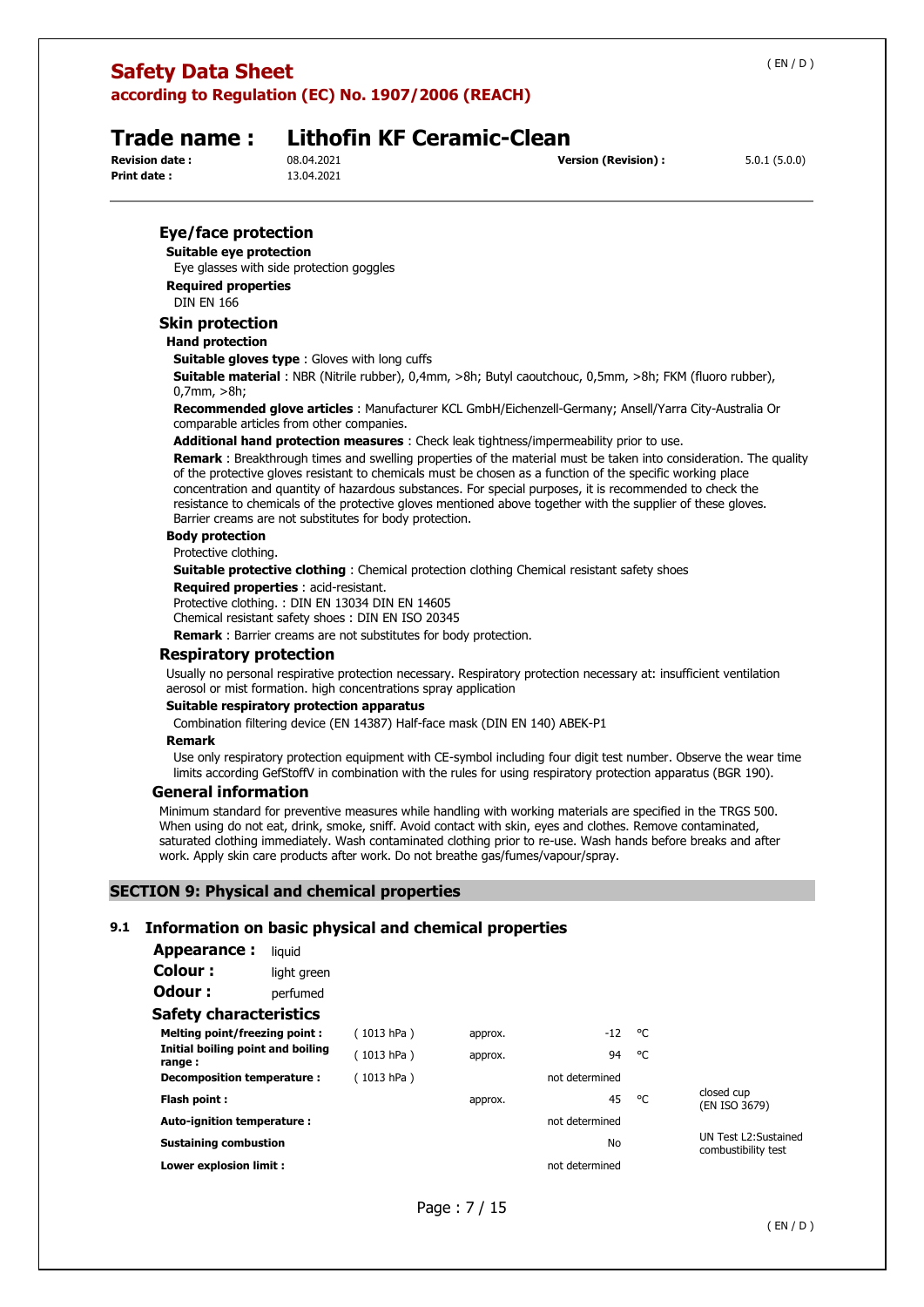# **Safety Data Sheet**

**according to Regulation (EC) No. 1907/2006 (REACH)** 

## **Trade name : Lithofin KF Ceramic-Clean**<br>Revision date : 08.04.2021 **Revision date : 18.04.2021 Version (Revision) :** 5.0.1 (5.0.0) **Version (Revision)** : 5.0.1 (5.0.0) **Print date: Upper explosion limit : not determined Vapour pressure :**  $(50 °C)$  < 3000 hPa **Density :**  $(20 \degree C)$   $(20 \degree C)$   $(1,11 \degree g/cm^3)$  Pyknometer (DIN EN ISO 2811-1) **Solvent separation test :**  $(20 °C)$  < 3 % Test L1: Solvent separation test (UN) **Water solubility and in the contract of the CO** (20 °C ) **misciple misciple pH :** approx. 0 DIN 19268

| water solubility      | ( 20 °C ) |         | THISCIDIE      |      |                                       |
|-----------------------|-----------|---------|----------------|------|---------------------------------------|
| pH :                  |           | approx. | 0              |      | DIN 19268                             |
| log P O/W :           |           |         | not determined |      | (Mixture)                             |
| Flow time :           | (23 °C )  | approx. | 14             | - S  | ISO cup 4 mm<br>(DIN EN ISO 2431)     |
| Odour threshold :     |           |         | not determined |      |                                       |
| Vapourisation rate :  |           |         | not determined |      |                                       |
| <b>VOC content-EC</b> |           |         | 6,2            | Wt % | $\ast$                                |
| <b>VOC content-EC</b> |           |         | 68             | g/l  | $\ast$                                |
| <b>VOC-France</b>     |           |         | not applicable |      | Décret no 2011-321 du<br>23 mars 2011 |

(\* VOC-EC = "Volatile organic compound (VOC)" means any organic compound having an initial boiling point less than or equal to 250°C measured at a standard pressure of 101,3 kPa; VOC-value in g/L)

### **9.2 Other information**

None

### **SECTION 10: Stability and reactivity**

### **10.1 Reactivity**

No specific test data related to reactivity available for this product or its ingredients.

### **10.2 Chemical stability**

The product is chemically stable under recommended conditions of storage, use and temperature.

### **10.3 Possibility of hazardous reactions**

No hazardous reaction when handled and stored according to provisions.

## **10.4 Conditions to avoid**

Stable under recommended storage and handling conditions.

## **10.5 Incompatible materials**

The product develops hydrogen in an aqueous solution in contact with metals.

### **10.6 Hazardous decomposition products**

Does not decompose when used for intended uses.

### **SECTION 11: Toxicological information**

### **11.1 Information on hazard classes as defined in Regulation (EC) No 1272/2008**

### **Acute toxicity**

Based on available data, the classification criteria are not met.

### **Acute oral toxicity**

| Parameter:      | LD50 (PHOSPHORIC ACID; CAS No.: 7664-38-2)                                        |                   |
|-----------------|-----------------------------------------------------------------------------------|-------------------|
| Exposure route: | Oral                                                                              |                   |
| Species :       | Rat                                                                               |                   |
| Effective dose: | 2600 mg/kg                                                                        |                   |
| Parameter:      | LD50 ( PROPAN-2-OL ; CAS No.: 67-63-0 )                                           |                   |
| Exposure route: | Oral                                                                              |                   |
| Species :       | Rat                                                                               |                   |
| Effective dose: | 5840 mg/kg                                                                        |                   |
| Method :        | OECD 401                                                                          |                   |
| Parameter:      | LD50 (Poly(oxy-1,2-ethanediyl).alpha.-tridecyl-.omega.-hydoxy-,<br>$:69011-36-5)$ | branched; CAS No. |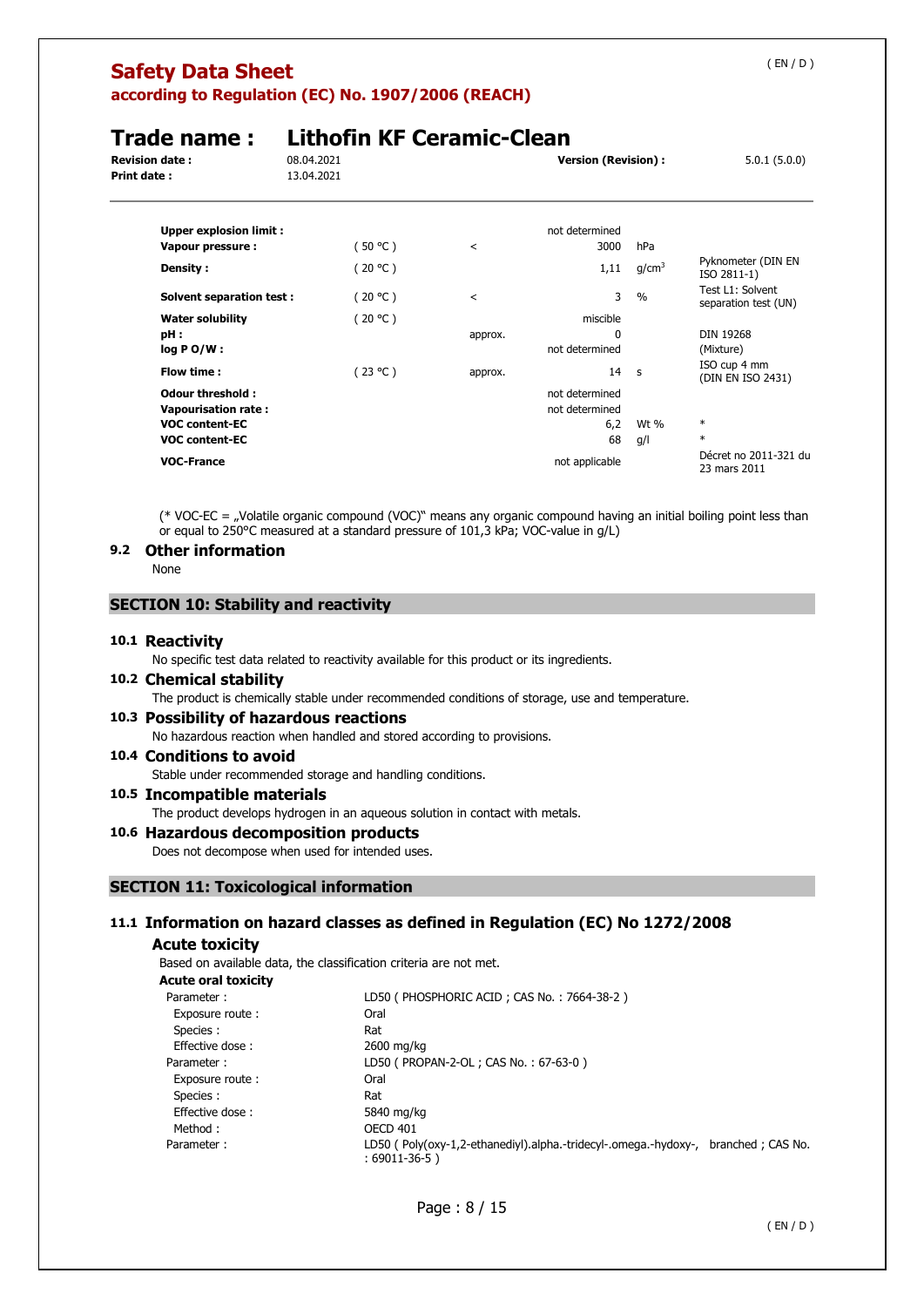## **Safety Data Sheet**

**according to Regulation (EC) No. 1907/2006 (REACH)** 

**Trade name : Lithofin KF Ceramic-Clean**

**Revision date :** 08.04.2021 **Version (Revision) :** 5.0.1 (5.0.0) **Print date :** 13.04.2021 Exposure route : Call Coral Species : Rational Species : Rational Species : Rational Species of Rational Species of Rational Species of Rational Species of Rational Species of Rational Species of Rational Species of Rational Species of Rational Speci Effective dose : > 300 - 2000 mg/kg Method : OECD 423 Parameter : LD50 ( Poly(oxy-1,2-ethanediyl).alpha.-tridecyl-.omega.-hydoxy-, branched ; CAS No. : 69011-36-5 ) Exposure route : The Coral Species : Rat Effective dose :  $> 5000$  mg/kg **Acute dermal toxicity**  Parameter : LD50 ( PHOSPHORIC ACID ; CAS No. : 7664-38-2 ) Exposure route : Dermal Species : Rabbit Effective dose : 2740 mg/kg Parameter : LD50 ( PROPAN-2-OL ; CAS No. : 67-63-0 ) Exposure route : Dermal Species : Rabbit Effective dose : 13900 mg/kg Method : OECD 402 Parameter : LD50 ( Poly(oxy-1,2-ethanediyl).alpha.-tridecyl-.omega.-hydoxy-, branched ; CAS No. : 69011-36-5 ) Exposure route : Dermal Species : Rat Effective dose :  $> 2000$  mg/kg Method : OECD 402 Parameter : LD50 ( Poly(oxy-1,2-ethanediyl).alpha.-tridecyl-.omega.-hydoxy-, branched ; CAS No. : 69011-36-5 ) Exposure route : Dermal Species : Rat Effective dose :  $> 2000 \text{ mg/kg}$ Method : OECD 402 **Acute inhalation toxicity**  Parameter : LC50 ( PROPAN-2-OL ; CAS No. : 67-63-0 ) Exposure route : Thhalation Species : Rat Effective dose :  $> 25$  mg/l Exposure time : 6 h Method : OECD 403 **Specific effects (Longterm animal experiment)**  There are no data available on the preparation/mixture itself. **Corrosion**  Causes severe skin burns and eye damage. **Assessment/classification**  Results from in vitro test for skin corrosivity/irritancy: Skin Corr. 1B (OECD 435) **Respiratory or skin sensitisation**  Based on available data, the classification criteria are not met. **Repeated dose toxicity (subacute, subchronic, chronic)**  There are no data available on the preparation/mixture itself. **CMR effects (carcinogenicity, mutagenicity and toxicity for reproduction) Carcinogenicity**  Based on available data, the classification criteria are not met. **Germ cell mutagenicity**  Based on available data, the classification criteria are not met. **Reproductive toxicity**  Based on available data, the classification criteria are not met. **STOT-single exposure** 

( EN / D )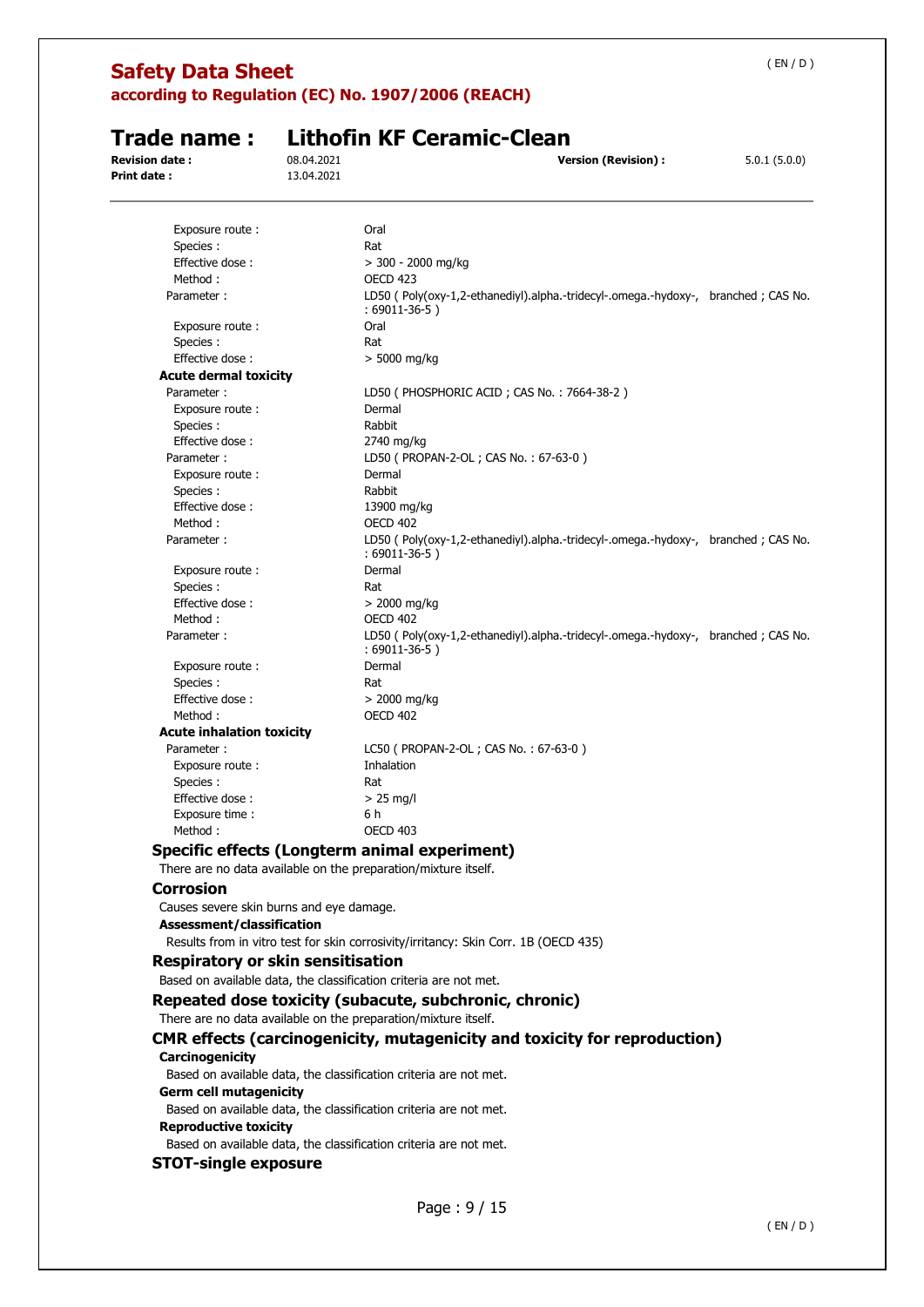| <b>Safety Data Sheet</b><br>according to Regulation (EC) No. 1907/2006 (REACH) |                                                                   |                                                                                                                   | (EN/D)       |
|--------------------------------------------------------------------------------|-------------------------------------------------------------------|-------------------------------------------------------------------------------------------------------------------|--------------|
| Trade name:<br><b>Revision date:</b><br>Print date:                            | 08.04.2021<br>13.04.2021                                          | <b>Lithofin KF Ceramic-Clean</b><br><b>Version (Revision):</b>                                                    | 5.0.1(5.0.0) |
|                                                                                | Based on available data, the classification criteria are not met. |                                                                                                                   |              |
| <b>STOT-repeated exposure</b>                                                  |                                                                   |                                                                                                                   |              |
|                                                                                | Based on available data, the classification criteria are not met. |                                                                                                                   |              |
| <b>Aspiration hazard</b>                                                       |                                                                   |                                                                                                                   |              |
|                                                                                | Based on available data, the classification criteria are not met. |                                                                                                                   |              |
| 11.2 Information on other hazards                                              |                                                                   |                                                                                                                   |              |
| No information available.                                                      |                                                                   |                                                                                                                   |              |
|                                                                                |                                                                   |                                                                                                                   |              |
| <b>SECTION 12: Ecological information</b>                                      |                                                                   |                                                                                                                   |              |
|                                                                                |                                                                   |                                                                                                                   |              |
| 12.1 Toxicity                                                                  |                                                                   |                                                                                                                   |              |
| <b>Aquatic toxicity</b>                                                        |                                                                   |                                                                                                                   |              |
|                                                                                | Based on available data, the classification criteria are not met. |                                                                                                                   |              |
|                                                                                | Chronic (long-term) toxicity to crustacea                         |                                                                                                                   |              |
| Parameter:                                                                     |                                                                   | NOEC (Poly(oxy-1,2-ethanediyl).alpha.-tridecyl-.omega.-hydoxy-, branched; CAS No.<br>$:69011-36-5)$               |              |
| Species :                                                                      |                                                                   | Chronic (long-term) toxicity to crustacea                                                                         |              |
| Effective dose:                                                                | $> 1$ mg/l                                                        |                                                                                                                   |              |
| Exposure time :                                                                |                                                                   | $21$ day(s)                                                                                                       |              |
| Method:                                                                        |                                                                   | <b>OECD 202</b>                                                                                                   |              |
|                                                                                |                                                                   | Acute (short-term) toxicity to aquatic algae and cyanobacteria                                                    |              |
| Parameter:                                                                     |                                                                   | EC50 (PHOSPHORIC ACID; CAS No.: 7664-38-2)                                                                        |              |
| Species:                                                                       | Daphnia                                                           |                                                                                                                   |              |
| Effective dose:                                                                | 48 h                                                              | $> 100$ mg/l                                                                                                      |              |
| Exposure time:<br>Method:                                                      |                                                                   | OECD 202                                                                                                          |              |
| Parameter:                                                                     |                                                                   | EC50 ( PROPAN-2-OL ; CAS No.: 67-63-0 )                                                                           |              |
| Species:                                                                       | Daphnia                                                           |                                                                                                                   |              |
| Effective dose:                                                                |                                                                   | 9714 mg/l                                                                                                         |              |
| Exposure time :                                                                | 24 h                                                              |                                                                                                                   |              |
| Parameter:                                                                     |                                                                   | EC50 (Poly(oxy-1,2-ethanediyl).alpha.-tridecyl-.omega.-hydoxy-, branched; CAS No.<br>: 69011-36-5)                |              |
| Species :                                                                      | Daphnia                                                           |                                                                                                                   |              |
| Effective dose:                                                                |                                                                   | $> 1 - 10$ mg/l                                                                                                   |              |
| Exposure time:                                                                 | 48 h                                                              |                                                                                                                   |              |
| Parameter:                                                                     |                                                                   | EC50 (Poly(oxy-1,2-ethanediyl).alpha.-tridecyl-.omega.-hydoxy-, branched; CAS No.<br>$:69011-36-5)$               |              |
| Species :                                                                      | Daphnia                                                           |                                                                                                                   |              |
| Effective dose:                                                                |                                                                   | $> 1 - 10$ mg/l                                                                                                   |              |
| Exposure time:                                                                 | 48 h                                                              |                                                                                                                   |              |
| Sewage treatment plant                                                         |                                                                   |                                                                                                                   |              |
| needs to be neutralised.                                                       |                                                                   | Observe local regulations concerning effluent treatment. Before discharge into sewage plants the product normally |              |

### **12.2 Persistence and degradability**

There are no data available on the preparation/mixture itself.

### **Biodegradation**

The surfactants contained in this mixture comply with the biodegradability criteria as laid down in Regulation (EC) No.648/2004 on detergents. Data to support this assertion are held at the disposal of the competent authorities of the Member States and will be made available to them, at their direct request or at the request of a detergent manufacturer.

### **12.3 Bioaccumulative potential**

There are no data available on the preparation/mixture itself.

### **12.4 Mobility in soil**

There are no data available on the preparation/mixture itself.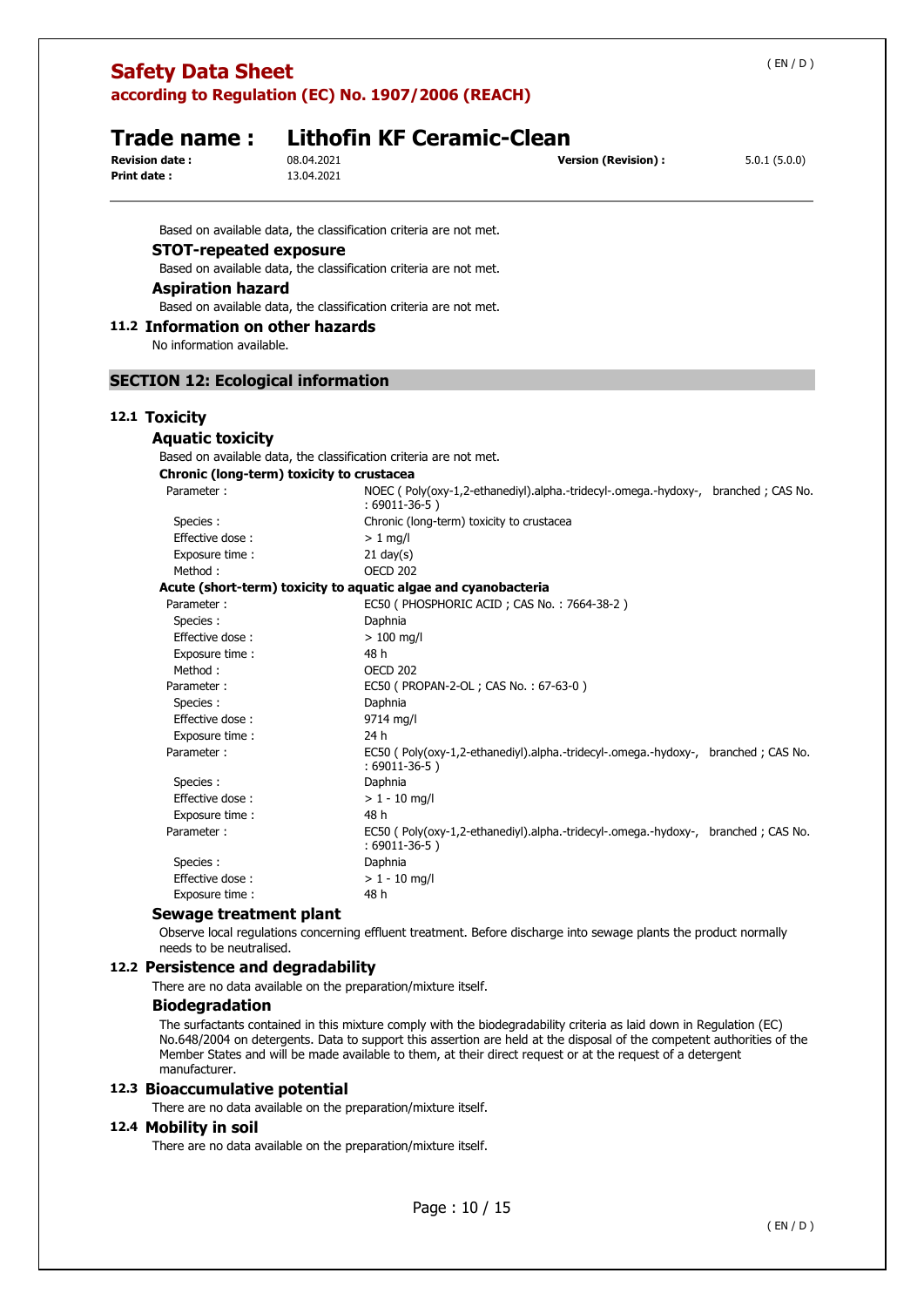| <b>Safety Data Sheet</b>                                                                                                                                                                                                                               |                                                                                                                                                                                                                                                                                                                              |                                                                                                                                                                                                                                                                                                                                                                                                                          | (EN/D)       |
|--------------------------------------------------------------------------------------------------------------------------------------------------------------------------------------------------------------------------------------------------------|------------------------------------------------------------------------------------------------------------------------------------------------------------------------------------------------------------------------------------------------------------------------------------------------------------------------------|--------------------------------------------------------------------------------------------------------------------------------------------------------------------------------------------------------------------------------------------------------------------------------------------------------------------------------------------------------------------------------------------------------------------------|--------------|
| Trade name:<br><b>Revision date:</b><br><b>Print date:</b>                                                                                                                                                                                             | according to Regulation (EC) No. 1907/2006 (REACH)<br><b>Lithofin KF Ceramic-Clean</b><br>08.04.2021<br>13.04.2021                                                                                                                                                                                                           | <b>Version (Revision):</b>                                                                                                                                                                                                                                                                                                                                                                                               | 5.0.1(5.0.0) |
| 12.6 Endocrine disrupting properties                                                                                                                                                                                                                   | 12.5 Results of PBT and vPvB assessment                                                                                                                                                                                                                                                                                      | The substances in the mixture do not meet the PBT/vPvB criteria according to REACH, annex XIII.                                                                                                                                                                                                                                                                                                                          |              |
| No information available.                                                                                                                                                                                                                              |                                                                                                                                                                                                                                                                                                                              |                                                                                                                                                                                                                                                                                                                                                                                                                          |              |
| 12.7 Other adverse effects<br><b>Additional information</b><br>The product has not been tested.                                                                                                                                                        | There are no data available on the preparation/mixture itself.<br>12.8 Additional ecotoxicological information                                                                                                                                                                                                               |                                                                                                                                                                                                                                                                                                                                                                                                                          |              |
|                                                                                                                                                                                                                                                        | <b>SECTION 13: Disposal considerations</b>                                                                                                                                                                                                                                                                                   |                                                                                                                                                                                                                                                                                                                                                                                                                          |              |
| 13.1 Waste treatment methods<br><b>Before intended use</b><br>After intended use<br><b>Disposal operations</b><br>Waste code packaging: 15 01 10*                                                                                                      | Dispose of waste according to applicable legislation.<br>Directive 2008/98/EC (Waste Framework Directive)<br>Waste codes/waste designations according to EWC/AVV<br>Waste code (EWC/AVV) : 06 01 06* (other acids)<br>cannot be properly cleaned must be disposed of.<br>Waste codes/waste designations according to EWC/AVV | Waste disposal according to directive 2008/98/EC, covering waste and dangerous waste.<br>Do not allow to enter into surface water or drains. Non-contaminated packages may be recycled. Packing which<br>cannot be properly cleaned must be disposed of. Delivery to an approved waste disposal company.<br>Contaminated packages must be completely emptied and can be re-used following proper cleaning. Packing which |              |
| 13.2 Additional information<br>resulting from actual use.                                                                                                                                                                                              |                                                                                                                                                                                                                                                                                                                              | These codes are assigned based upon the most common uses for this material and may not reflect contaminants                                                                                                                                                                                                                                                                                                              |              |
| <b>SECTION 14: Transport information</b>                                                                                                                                                                                                               |                                                                                                                                                                                                                                                                                                                              |                                                                                                                                                                                                                                                                                                                                                                                                                          |              |
| 14.1 UN number                                                                                                                                                                                                                                         |                                                                                                                                                                                                                                                                                                                              |                                                                                                                                                                                                                                                                                                                                                                                                                          |              |
| UN 1760<br>14.2 UN proper shipping name<br>Land transport (ADR/RID)<br>Sea transport (IMDG)<br>Air transport (ICAO-TI / IATA-DGR)                                                                                                                      | CORROSIVE LIQUID, N.O.S. (PHOSPHORIC ACID)<br>CORROSIVE LIQUID, N.O.S. ( PHOSPHORIC ACID )<br>CORROSIVE LIQUID, N.O.S. (PHOSPHORIC ACID)                                                                                                                                                                                     |                                                                                                                                                                                                                                                                                                                                                                                                                          |              |
| 14.3 Transport hazard class(es)<br>Land transport (ADR/RID)<br>Class(es):<br><b>Classification code:</b><br><b>No.</b> ) :<br><b>Tunnel restriction code:</b><br><b>Special provisions:</b><br>Hazard label(s) :<br>Sea transport (IMDG)<br>Class(es): | 8<br>C9<br><b>Hazard identification number (Kemler</b><br>80<br>E<br>$LQ1$ $E2$<br>8<br>8                                                                                                                                                                                                                                    |                                                                                                                                                                                                                                                                                                                                                                                                                          |              |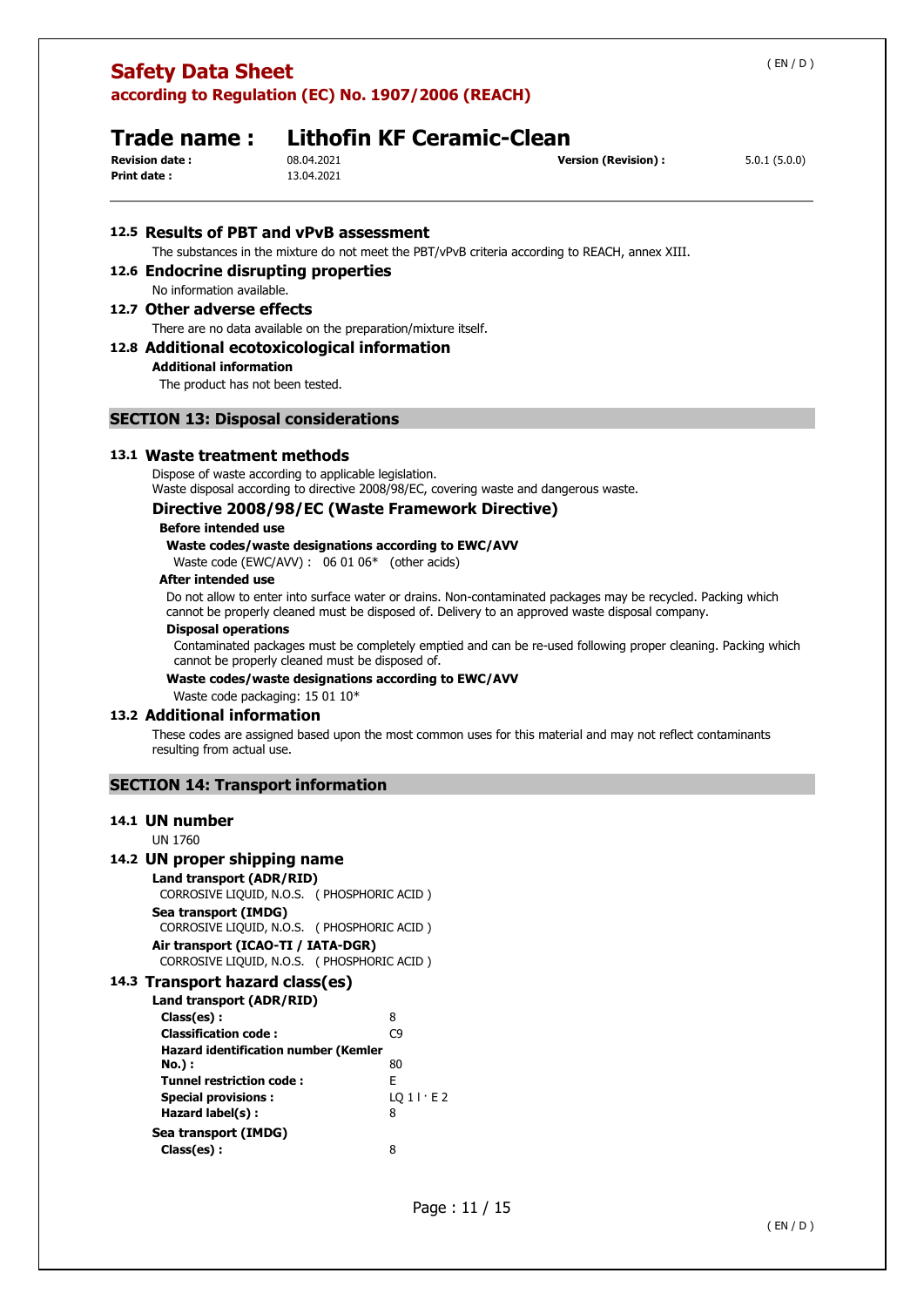| (EN/D)<br><b>Safety Data Sheet</b><br>according to Regulation (EC) No. 1907/2006 (REACH)                                                  |                          |                                                                                       |              |  |  |  |
|-------------------------------------------------------------------------------------------------------------------------------------------|--------------------------|---------------------------------------------------------------------------------------|--------------|--|--|--|
| <b>Revision date:</b><br><b>Print date:</b>                                                                                               | 08.04.2021<br>13.04.2021 | Trade name: Lithofin KF Ceramic-Clean<br><b>Version (Revision):</b>                   | 5.0.1(5.0.0) |  |  |  |
| EmS-No.:<br><b>Special provisions:</b><br>Hazard label(s):                                                                                |                          | $F-A / S-B$<br>LQ $1 \mid E2 \cdot \text{IMDG-Code segregation}$ group 1 - Acids<br>8 |              |  |  |  |
| Air transport (ICAO-TI / IATA-DGR)<br>Class(es):<br><b>Special provisions:</b><br>Hazard label(s):                                        |                          | 8<br>F <sub>2</sub><br>8                                                              |              |  |  |  |
| 14.4 Packing group<br>$\mathbf{I}$                                                                                                        |                          |                                                                                       |              |  |  |  |
| 14.5 Environmental hazards<br><b>Land transport (ADR/RID):</b> No<br>Sea transport (IMDG) : No<br>Air transport (ICAO-TI / IATA-DGR) : No |                          |                                                                                       |              |  |  |  |
| 14.6 Special precautions for user<br>None                                                                                                 |                          |                                                                                       |              |  |  |  |
| Not required.                                                                                                                             |                          | 14.7 Maritime transport in bulk according to IMO instruments                          |              |  |  |  |
| <b>SECTION 15: Regulatory information</b>                                                                                                 |                          |                                                                                       |              |  |  |  |

## **15.1 Safety, health and environmental regulations/legislation specific for the substance or mixture**

### **EU legislation**

REGULATION (EC) No 1907/2006 OF THE EUROPEAN PARLIAMENT AND OF THE COUNCIL concerning the Registration, Evaluation, Authorisation and Restriction of Chemicals (REACH)

REGULATION (EC) No 1272/2008 OF THE EUROPEAN PARLIAMENT AND OF THE COUNCIL on classification, labelling and packaging of substances and mixtures (clp)

DIRECTIVE 2008/98/EC OF THE EUROPEAN PARLIAMENT AND OF THE COUNCIL on waste (2000/532/EC) EN 2:1992 (DIN EN 2:2005-01)

### **Authorisations and/or restrictions on use**

### **Restrictions on use**

Use restriction according to REACH annex XVII, no. : 3, 40

### **Restrictions of occupation**

Observe restrictions to employment for juvenils according to the 'juvenile work protection guideline' (94/33/EC). Observe employment restrictions under the Maternity Protection Directive (92/85/EEC) for expectant or nursing mothers.

### **Other regulations (EU)**

Regulation (EC) No. 648/2004 (Detergents regulation)

Directive 98/24/EC of 7 April 1998 on the protection of the health and safety of workers from the risks related to chemical agents at work. (Directive 2000/39/EC, Directive 2006/15/EC, Directive 2009/161/EC)

REGULATION (EU) No 649/2012 OF THE EUROPEAN PARLIAMENT AND OF THE COUNCIL concerning the export and import of hazardous chemicals [PIC-Regulation]: Not listed.

REGULATION (EU) No 98/2013 OF THE EUROPEAN PARLIAMENT AND OF THE COUNCIL on the marketing and use of explosives precursors: Not listed.

### **Regulation (EC) No. 1005/2009 on substances that lead to the depletion of the ozone layer**  Not listed.

Contains the following substances that deplete the ozone layer: -

### **Regulation (EC) No 850/2004 [POP-Regulation]**

### Not listed.

Name of the persistent organic pollutant (POP): -

### **National regulations**

Observe in addition any national regulations!

### Germany:

TRGS 400 (Risk assessment for activities involving hazardous substances)

TRGS 500 (Protective measures)

TRGS 510 (Storage of hazardous substances in non-stationary containers)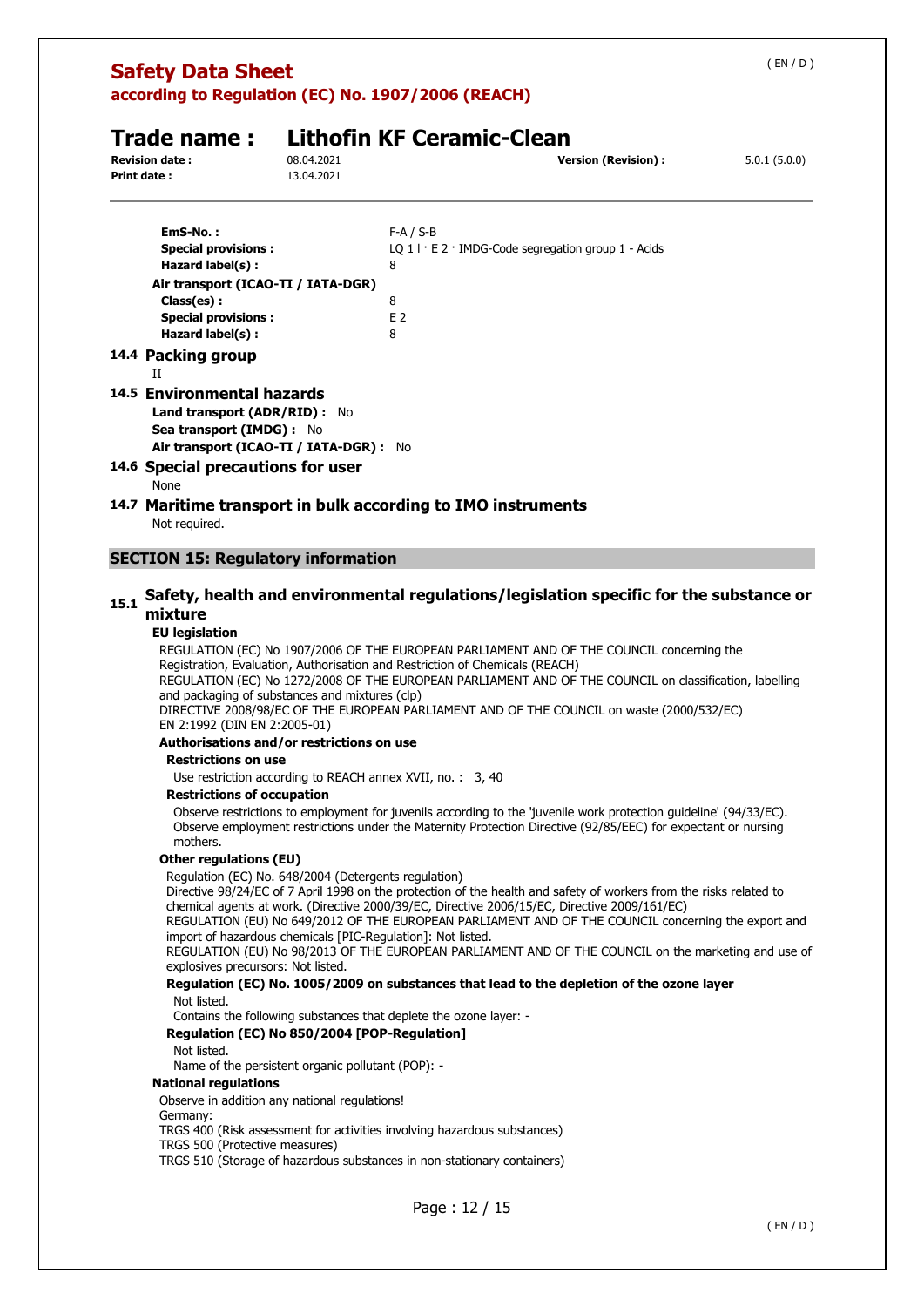| <b>Safety Data Sheet</b>                                                                                                                | according to Regulation (EC) No. 1907/2006 (REACH)                                                                                                                                                                                                                                                                     |                                                                                     | (EN/D)       |
|-----------------------------------------------------------------------------------------------------------------------------------------|------------------------------------------------------------------------------------------------------------------------------------------------------------------------------------------------------------------------------------------------------------------------------------------------------------------------|-------------------------------------------------------------------------------------|--------------|
| <b>Trade name:</b><br><b>Revision date:</b><br><b>Print date:</b>                                                                       | <b>Lithofin KF Ceramic-Clean</b><br>08.04.2021<br>13.04.2021                                                                                                                                                                                                                                                           | <b>Version (Revision):</b>                                                          | 5.0.1(5.0.0) |
| Water hazard class (WGK)<br><b>Switzerland</b><br><b>VOCV-Regulation</b><br>Austria<br>VbF-Class: NU<br>15.2 Chemical safety assessment | TRGS 555 (Working instruction and information for workers)<br>Classification according to AwSV - Class: 1 (Slightly hazardous to water)<br>Other regulations, restrictions and prohibition regulations<br>Maximum VOC content (Switzerland) : 6 Wt % according to VOCV<br><b>Regulation on Flammable Liquids - VbF</b> |                                                                                     |              |
|                                                                                                                                         | For this substance/mixture a chemical safety assessment has not been carried out.                                                                                                                                                                                                                                      |                                                                                     |              |
| 15.3 Additional information                                                                                                             |                                                                                                                                                                                                                                                                                                                        |                                                                                     |              |
|                                                                                                                                         |                                                                                                                                                                                                                                                                                                                        |                                                                                     |              |
| <b>SECTION 16: Other information</b>                                                                                                    |                                                                                                                                                                                                                                                                                                                        |                                                                                     |              |
|                                                                                                                                         |                                                                                                                                                                                                                                                                                                                        |                                                                                     |              |
| 16.1 Indication of changes                                                                                                              |                                                                                                                                                                                                                                                                                                                        |                                                                                     |              |
|                                                                                                                                         | 07. Hints on joint storage - Storage class · 15. Water hazard class (WGK)                                                                                                                                                                                                                                              |                                                                                     |              |
| 16.2 Abbreviations and acronyms                                                                                                         |                                                                                                                                                                                                                                                                                                                        |                                                                                     |              |
| ABC-Pulver                                                                                                                              | Extinguishing powder for fire class A, B and C                                                                                                                                                                                                                                                                         |                                                                                     |              |
| ABEK-P1                                                                                                                                 | combination filter                                                                                                                                                                                                                                                                                                     |                                                                                     |              |
| <b>ADR</b>                                                                                                                              |                                                                                                                                                                                                                                                                                                                        | European Agreement concerning the International Carriage of Dangerous Goods by Road |              |
| <b>AVV</b><br><b>AWSV</b>                                                                                                               | Abfallverzeichnis-Verordnung (Waste Regulation)                                                                                                                                                                                                                                                                        |                                                                                     |              |
| <b>BGR</b>                                                                                                                              | BG rules and regulations                                                                                                                                                                                                                                                                                               | Ordinance on facilities for the handling of substances hazardous to water           |              |
| ca.                                                                                                                                     | circa                                                                                                                                                                                                                                                                                                                  |                                                                                     |              |
| CAS                                                                                                                                     | <b>Chemical Abstracts Service</b>                                                                                                                                                                                                                                                                                      |                                                                                     |              |
| <b>CLP</b>                                                                                                                              | classification, labelling and packaging                                                                                                                                                                                                                                                                                |                                                                                     |              |
| <b>CMR</b>                                                                                                                              | Carcinogen, mutagen or toxic for reproduction                                                                                                                                                                                                                                                                          |                                                                                     |              |
| <b>DIN</b>                                                                                                                              | German Institute for Standardization                                                                                                                                                                                                                                                                                   |                                                                                     |              |
| <b>DNEL</b>                                                                                                                             | Derived No-Effect Level                                                                                                                                                                                                                                                                                                |                                                                                     |              |
|                                                                                                                                         | EAK/EWC/EAC/CWR/CER European Waste Catalogue                                                                                                                                                                                                                                                                           |                                                                                     |              |
| EC50 / CE50                                                                                                                             | <b>Effective Concentration 50%</b>                                                                                                                                                                                                                                                                                     |                                                                                     |              |
| EG / EC / CE                                                                                                                            | European Community                                                                                                                                                                                                                                                                                                     |                                                                                     |              |
| EN                                                                                                                                      | European Standard                                                                                                                                                                                                                                                                                                      |                                                                                     |              |
| <b>EUH</b>                                                                                                                              | supplemental hazard statement of the european union                                                                                                                                                                                                                                                                    |                                                                                     |              |
| GefStoffV                                                                                                                               | Gefahrstoffverordnung (Hazardous Substances Ordinance)                                                                                                                                                                                                                                                                 |                                                                                     |              |
| GHS / SGH                                                                                                                               | Globally Harmonised System                                                                                                                                                                                                                                                                                             |                                                                                     |              |
| H-Sätze                                                                                                                                 | hazard statements                                                                                                                                                                                                                                                                                                      |                                                                                     |              |
| IATA-DGR                                                                                                                                |                                                                                                                                                                                                                                                                                                                        | International Air Transport Association-Dangerous Goods Regulations                 |              |
| IBC-Code                                                                                                                                | Chemicals in Bulk                                                                                                                                                                                                                                                                                                      | International Code for the Construction and Equipment of Ships carrying Dangerous   |              |
| ICAO-TI                                                                                                                                 | International Civil Aviation Organization-Technical Instructions                                                                                                                                                                                                                                                       |                                                                                     |              |
| IMDG-Code                                                                                                                               | International Maritime Dangerous Goods Code                                                                                                                                                                                                                                                                            |                                                                                     |              |
| <b>ISO</b>                                                                                                                              | International Organization for Standardization                                                                                                                                                                                                                                                                         |                                                                                     |              |
| LC50 / CL50                                                                                                                             | Lethal Concentration 50%                                                                                                                                                                                                                                                                                               |                                                                                     |              |
| LD50 / DL50                                                                                                                             | Lethal Dose 50%                                                                                                                                                                                                                                                                                                        |                                                                                     |              |
| log P O/W                                                                                                                               | Partition coefficient n-octanol/water                                                                                                                                                                                                                                                                                  |                                                                                     |              |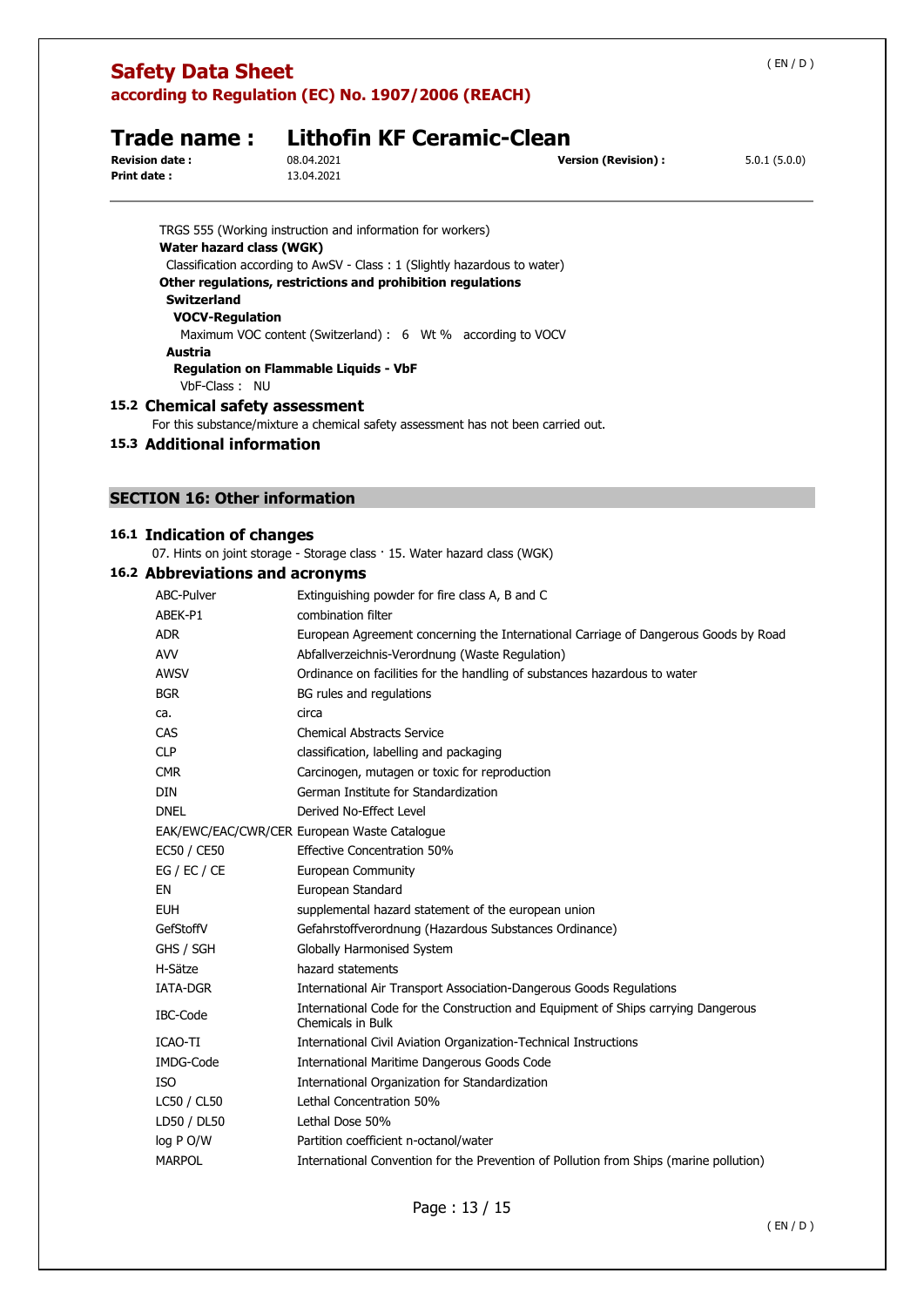| (EN/D)<br><b>Safety Data Sheet</b><br>according to Regulation (EC) No. 1907/2006 (REACH) |                                                                                                                                                                                                                                                                            |              |  |
|------------------------------------------------------------------------------------------|----------------------------------------------------------------------------------------------------------------------------------------------------------------------------------------------------------------------------------------------------------------------------|--------------|--|
| Trade name:                                                                              | <b>Lithofin KF Ceramic-Clean</b>                                                                                                                                                                                                                                           |              |  |
| <b>Revision date:</b><br>Print date:                                                     | 08.04.2021<br><b>Version (Revision):</b><br>13.04.2021                                                                                                                                                                                                                     | 5.0.1(5.0.0) |  |
| NOAEL (DSET)                                                                             | No observed adverse effect level                                                                                                                                                                                                                                           |              |  |
| NOEC (CSEO)                                                                              | No observed effect concentration                                                                                                                                                                                                                                           |              |  |
| Nr.                                                                                      | Number                                                                                                                                                                                                                                                                     |              |  |
| OFCD                                                                                     | Organisation for Economic Co-operation and Development                                                                                                                                                                                                                     |              |  |
| PBT                                                                                      | persistent, bioaccumulative and toxic                                                                                                                                                                                                                                      |              |  |
| рH                                                                                       | Potentia hydrogenii                                                                                                                                                                                                                                                        |              |  |
| PIC                                                                                      | prior informed consent                                                                                                                                                                                                                                                     |              |  |
| <b>PNEC</b>                                                                              | Predicted No-Effect Concentration                                                                                                                                                                                                                                          |              |  |
| <b>POP</b>                                                                               | Persistent organic pollutants                                                                                                                                                                                                                                              |              |  |
| P-Sätze                                                                                  | precautionary statements                                                                                                                                                                                                                                                   |              |  |
| <b>REACH</b>                                                                             | Registration, Evaluation, Authorisation and Restriction of Chemicals                                                                                                                                                                                                       |              |  |
| <b>RID</b>                                                                               | International Carriage of Dangerous Goods by Rail                                                                                                                                                                                                                          |              |  |
| STEL / LECT                                                                              | short-term exposure limit                                                                                                                                                                                                                                                  |              |  |
| <b>TRGS</b>                                                                              | Technische Regeln für Gefahrstoffe (Technical Rules for Hazardous Substances)                                                                                                                                                                                              |              |  |
| TWA / MPT                                                                                | time-weighted average                                                                                                                                                                                                                                                      |              |  |
| UN/ONU                                                                                   | <b>United Nations</b>                                                                                                                                                                                                                                                      |              |  |
| VOC/COV/VOS/LZO                                                                          | Volatile Organic Compound                                                                                                                                                                                                                                                  |              |  |
| <b>VOCV</b>                                                                              | Ordinance on the Incentive Tax on Volatile Organic Compounds (SR 814.018)                                                                                                                                                                                                  |              |  |
| vPvB                                                                                     | very persistent and very bioaccumulative                                                                                                                                                                                                                                   |              |  |
| <b>WGK</b>                                                                               | Wassergefährdungsklasse (Water hazard class)                                                                                                                                                                                                                               |              |  |
| abbreviations).                                                                          | For abbreviations and acronyms, see table at http://abbrev.esdscom.eu. For abbreviations and acronyms, see: ECHA<br>Guidance on information requirements and chemical safety assessment, chapter R.20 (Table of terms and                                                  |              |  |
|                                                                                          | 16.3 Key literature references and sources for data                                                                                                                                                                                                                        |              |  |
| (https://echa.europa.eu/candidate-list-table)                                            | REGULATION (EC) No 1272/2008 OF THE EUROPEAN PARLIAMENT AND OF THE COUNCIL<br>ECHA: Registered substances (https://echa.europa.eu/information-on-chemicals/registered-substances)<br>REACH Article 59: Candidate List of substances of very high concern for Authorisation |              |  |

### **16.4 Classification for mixtures and used evaluation method according to regulation (EC) No 1272/2008 [CLP]**

Hazard statements for physical hazards : On basis of test data. Hazard statements for health hazards : Calculation method. Hazard statements for environmental hazards : Calculation method.

### **16.5 Relevant H- and EUH-phrases (Number and full text)**

H225 Highly flammable liquid and vapour. H290 May be corrosive to metals. H302 Harmful if swallowed. H314 Causes severe skin burns and eye damage. H318 Causes serious eye damage. H319 Causes serious eye irritation. H336 May cause drowsiness or dizziness. H412 Harmful to aquatic life with long lasting effects.

## **16.6 Training advice**

None

## **16.7 Additional information**

None

The above information describes exclusively the safety requirements of the product and is based on our present-day knowledge. The information is intended to give you advice about the safe handling of the product named in this safety data sheet, for storage, processing, transport and disposal. The information cannot be transferred to other products. In the case of mixing the product with other products or in the case of processing, the information on this safety data sheet is not necessarily valid for the new made-up material.